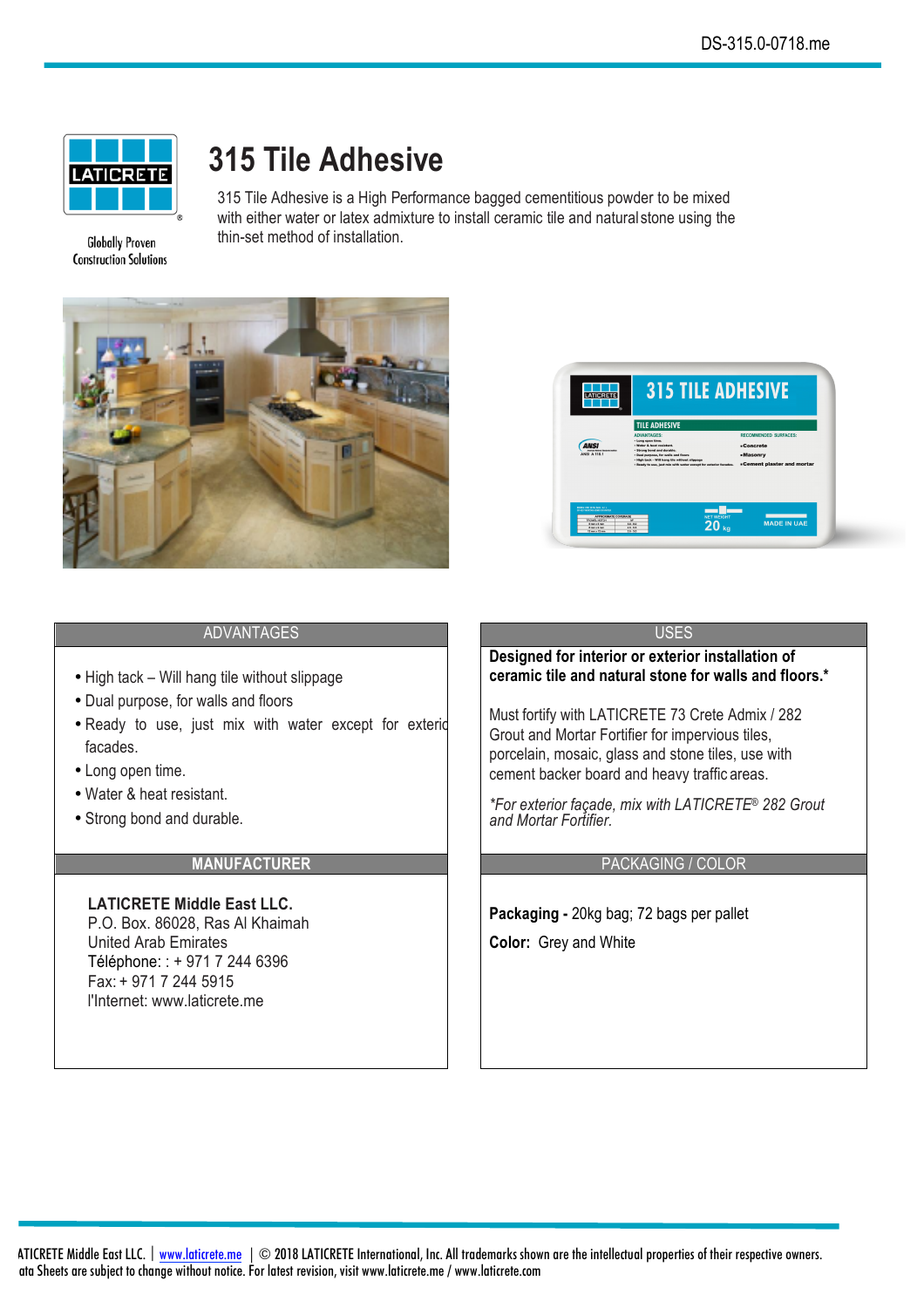#### **Suitable Substrates**

- Concrete
- § Cement plaster
- Concrete masonry
- § Cement mortar bed
- § Cement terrazzo
- § Brick Masonary
- § Ceramic Tiles & Stones

#### **Approximate Coverage**

20 Kg bag will cover approximately 5 to 6 m² using 6 x 6 mm square notch trowel.

\* Interior Use Only

**\*\*** When mixed with 333 Super Flexible Additive. Interior use only. \*\*\* Consult cement backer board manufacturer for specific installation recommendations and to verify acceptability for exterior use.

#### **Shelf Life**

Factory sealed containers of this product are guaranteed to be of first quality for one (1) year if stored off the ground in a dry area.

*\* High humidity will reduce the shelf life of bagged product.*

#### **Limitations**

■ Adhesives/mastics, mortars and grouts for ceramic tile, pavers, brick and stone are not replacements for waterproof membranes. When a waterproof membrane is required, use a LATICRETE® WaterproofMembrane.

*Note: Surfaces must be structurally sound, stable and rigid enough to sup- port ceramic/stone tile, thin brick and similar finishes. Substrate deflection under all live, dead and impact loads, including concentrated loads, must not exceed L/360 for thin bed ceramic tile/brick installations or L/480 for thin bed stone installations where L=span length.*

### **Cautions**

Consult SDS for more safety information.

- Contains Portland cement and silica sand. May irritate eyes and skin. Avoid contact with eyes or prolonged contact with skin. In case of contact, flush thoroughly withwater.
- Do not take internally. Avoid breathing dust. Wear a respirator in dusty areas.
- Keep out of reach of children.

# **TECHNICAL DATA**

# **Applicable Standards**

Meets ANSI A 118.4 -1999 & BS5980, Class AA when mixed with Latex.

Meets ANSI A 118.1 – 1999 when mixed with water.

| <b>Working Properties @ 23°C</b> |
|----------------------------------|
|----------------------------------|

| Open Time          | 55 minutes              |
|--------------------|-------------------------|
| Pot Life           | 2 hrs                   |
| Time to traffic    | 48 hrs                  |
| <b>Wet Density</b> | 1.70 gm/cm <sup>3</sup> |

*Specifications subject to change without notification. Results shown are typical but reflect test procedures used. Actual field performance will de- pend on installation methods and site conditions*

| LATICRETE <sup>®</sup> 315 with LATICRETE 73 Crete Admix |           |  |
|----------------------------------------------------------|-----------|--|
| Shear bond strength (Impervious tiles)                   |           |  |
| 28 days ambient                                          | 2.55 MPa  |  |
| Compressive strength                                     | 17.24 MPa |  |

#### **INSTALLATION**

#### **Surface Preparation**

All surfaces should be between 4º C to 35º C and structurally sound, clean and free of all dirt, oil, grease, loose peeling paint, laitance, concrete sealers or curing compounds. Rough or uneven concrete surfaces should be made smooth with LATICRETE® Latex Portland Cement underlayment to provide a wood float (or better) finish. Dry, dusty concrete slabs or masonry should be dampened and excess water swept off. Installation may be made on a damp surface. All slabs must be plumb and true to within 6mm in 3m. Expansion joints shall be provided through the tile work from all construction or expansion joints in the substrate. Follow ANSI Specification AN-3.8 "Requirements for Expansion Joints" or TCA Details EJ171 "Expansion Joints". Do not cover expansion joints with mortars. Cement Backer Board; follow TCA installation detail W244.

#### **Mixing**

Place clean potable water into a clean pail, Add LATICRETE 315 powder. Use approximately 4.2 – 4.6 Liters of water for 20 Kg bag of powder. Mix by hand or with a slow speed mixer to a smooth, trowelable consistency. Allow mortar to slake for 5 – 10 minutes. Adjust consistency if necessary. Remix and apply with the proper sized notchedtrowel.

### **Application**

Apply mortar to the substrate with the flat side of the trowel, pressing firmly to work into surface. Comb on additional mortar with the notched side.

*Note: Use the proper sized notched trowel to insure full bedding of the tile. Spread as much mortar as can be covered with tile in 15-20 minutes. Back butter large tiles (>20x20cm) to provide full bedding and firm support. Place tiles into wet, sticky mortar and beat in using a beating block and rubber mallet to imbed tile and adjust level. Check mortar for complete coverage by periodically removing a tile and inspecting bedding mortar transfer onto back of tile. If mortar is skinned over (not sticky), remove and replace with freshmortar.*